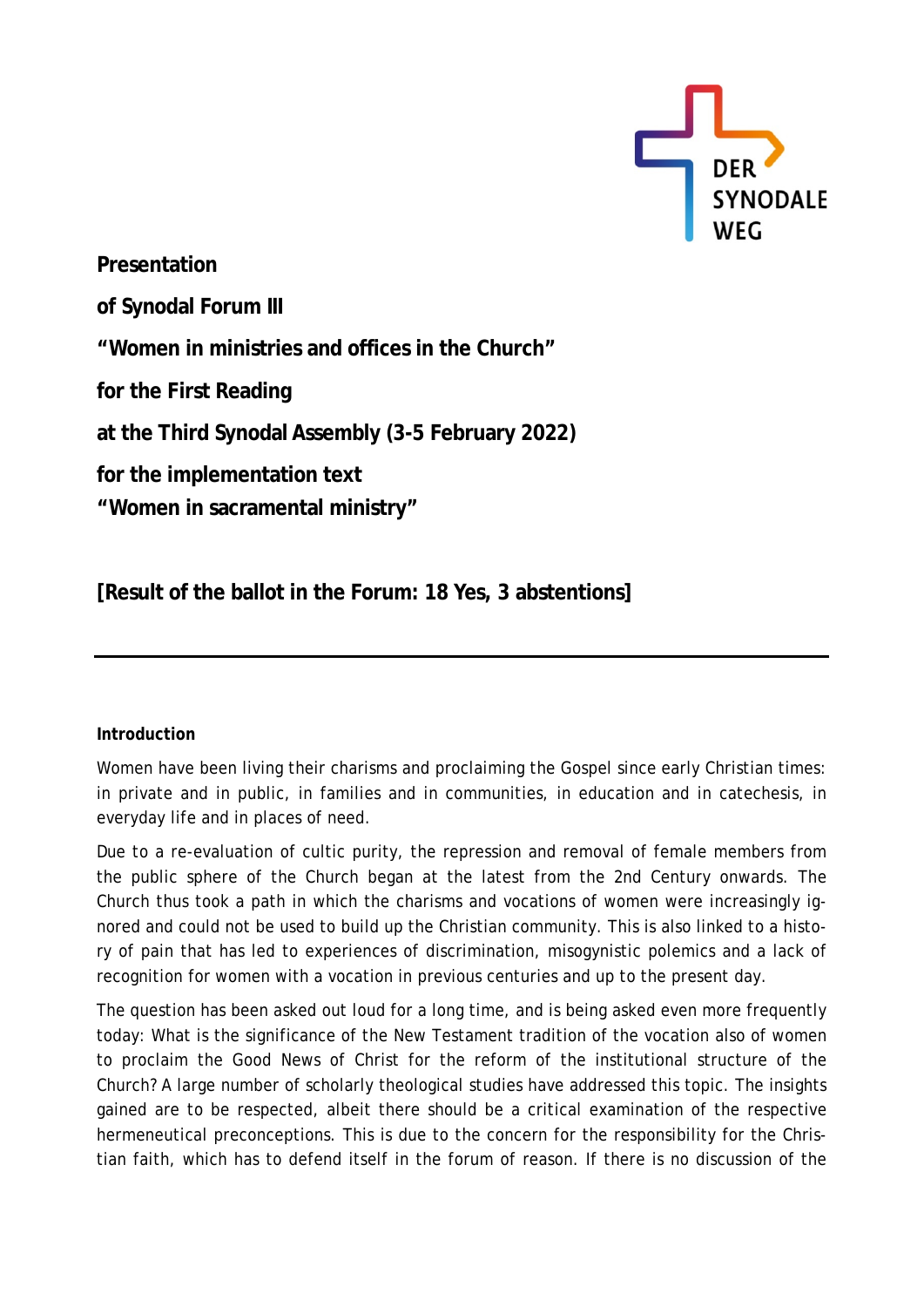arguments, and if the demand for obedience without insight takes its place, there is a danger of a split taking place in the Christian community of faith.

## **Motion**

The Synodal Assembly is requested to resolve as follows:

The reason for the existence of the Church is the proclamation of the Gospel of Jesus Christ. The form that the Church takes must serve this purpose. The exclusion of women from the sacramental ministry requires a justification that is amenable to human reason, whilst respecting the traditional form of God's action. Women who consider themselves to have been called, and who obviously have charisms that also recommend them for leadership in the sacramental ministry, must not be excluded. If they are so, then the Church is guilty before God in Her ministry of proclaiming the Gospel because His spiritual gifts are not respected. The theological argumentations presented so far in the available magisterial documents are therefore to be subjected to a critical review in the context of the universal Church, in which scholarly expertise is to be sought. In addition to the theological disciplines, philosophy as well as the cultural and social sciences should also be involved in the process of reflection in view of hermeneutical preconceptions.

What this means in concrete terms is that a process is to be initiated in a transparent manner in the Roman Catholic Church, with the body taking the lead that will continue the Synodal Path in Germany in the long term. A commission is to be established to deal exclusively with the issue of the sacramental ministry of people of all genders. Academic standards and spiritual concerns in the spirit of the proclamation of the Christian Gospel are to be combined. The possibility of a high international profile, and of an exchange in ecumenical dialogue, is to be ensured from the outset through the appointments that are made to the Commission. The Commission is to periodically present its findings to the public. It is to stimulate discussion processes on the subject at all levels of church life. The German Bishops' Conference is to endeavour at its various levels to ensure that the Commission's activities are received by the universal Church.

## **Reasoning**

There may be times when knowledge of faith is brought into the universal Church from a local church. It has been demonstrated in academic theology for decades that there is a significant discrepancy between the arguments that are put forward in the Roman Catholic magisterial documents that lead to the exclusion of women from sacramental ministry, and the insights gained on the basis of hermeneutical standards that are presupposed in the research and teaching of theology.

Earlier times teach us that there have been repeated occasions in the history of the Church to reconsider a doctrinal position once adopted – for example in the question of the legitimacy of slavery, attitudes towards the death penalty, the assessment of the findings of the theory of evolution, or indeed in the evaluation of freedom of conscience and religion. The knowledge of the historicity of the knowledge of a religious truth is just as familiar to theological herme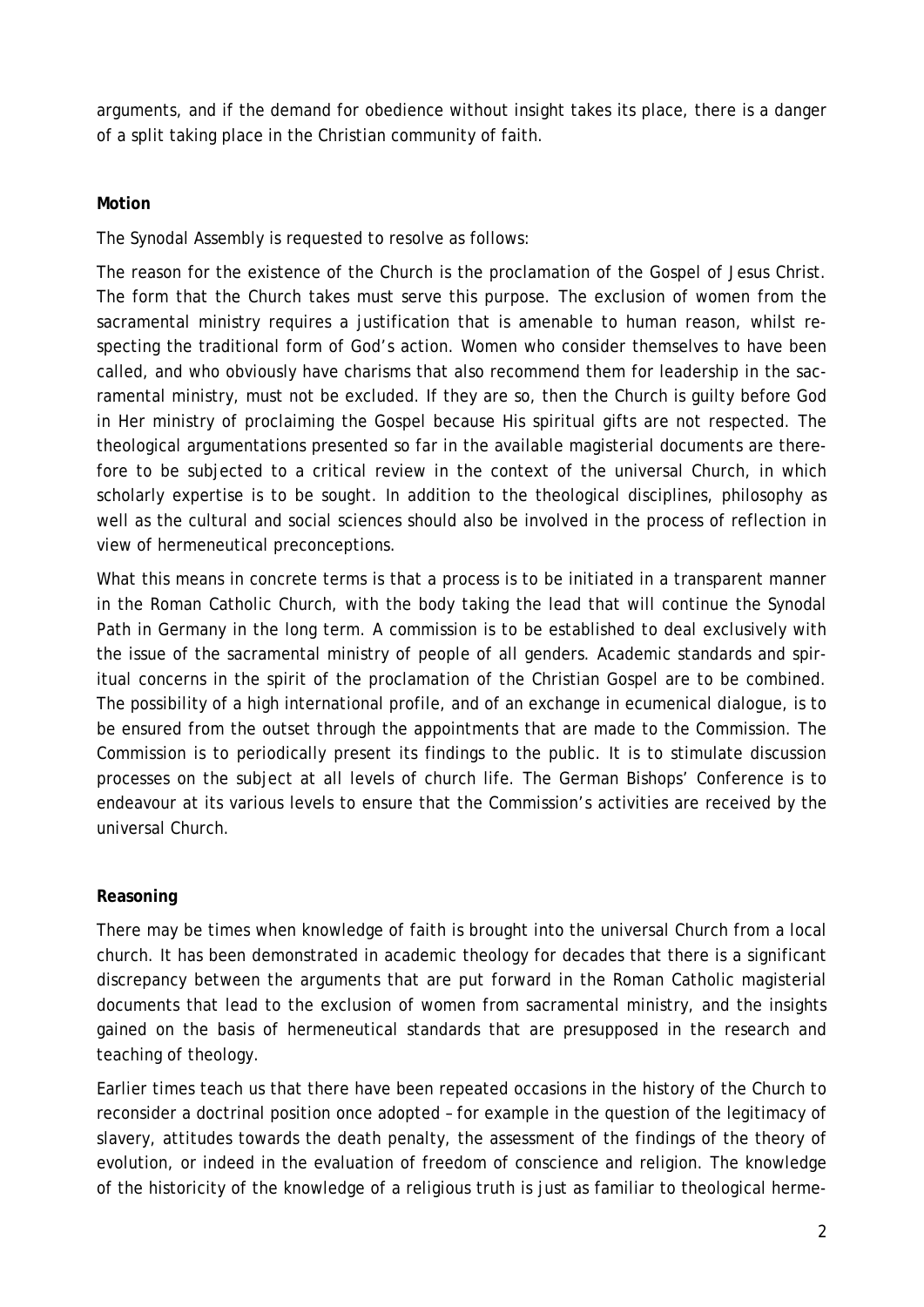neutics as is the insight that questioning the sources of knowledge is always guided by interests. Only an intersubjective exchange of knowledge, combined with practicing all methods, can still be convincing today in view of the complexity of the subject matter.

The daring recent beginning of a period of theological argumentation on the Synodal Path in Germany with regard to the participation of women in the sacramental ministry presupposes that the doctrinal texts currently available have not yet gone so far as to be finally binding. It should give pause for thought in the controversy surrounding this question that a large number of believers in Christ refuse to accept the assumption that only a man could preside over the Eucharistic liturgy because of his natural likeness to Jesus. The Second Vatican Council teaches that the "*sensus fidelium*" ("sense of faith of the faithful" as defined in Lumen Gentium 12) cannot err.

The magisterial documents (1976 "*Inter insigniores*" and 1994 "*Ordinatio sacerdotalis*") make use of the image of the male bridegroom Christ as an argument at the level of symbolism, in contrast to the female Church portrayed as a bride. Theological weight is lent in particular to the calling of twelve men alone to form the group of the Apostles in the Upper Room. According to this, Jesus' actions are said to follow God's will, which is said to reserve the leadership of the post-Easter Eucharistic celebrations for men alone. Counter-arguments that have been put forward in research for decades are to be discussed in the theological debate: Those who encounter the risen Jesus Christ are called to the apostolic ministry, and not all apostles belong to the group of twelve. The symbolism of the number twelve is a reference to God's lasting Covenant with the people of Israel and its twelve tribes. Exegetical studies also distinguish between the knowledge and self-awareness of the earthly Jesus and the post-Easter tradition. Who can dare to describe in a historical sense exactly how Jesus' last meal took place? Are the traditional gestures of Jesus at the meal, and the interpretation of His imminent death, not possibly more to be enhanced in theological terms than the question of whether this meal was attended by men only – with a view to establishing a structure of offices within the Church in the future? Other unanswered questions include reflections on the relationship between the formation of tradition, which already began in the New Testament, in correspondence with the gender roles of the time, which need to be reconsidered today in view of changed experiences.

The critical revision of the argumentations in the Roman Catholic magisterial documents that have been put forward can be linked to the path into the future: Conversations are to be held with baptised people in all countries and cultures, in a worldwide effort. Experiences with the official ministries of women in Christian ecumenism can be presented. Stories from and about women in ministry will be enriching. The proscription of the argumentative struggle for the participation of women in the sacramental ministry, as well as the attempts to exclude male and female representatives of specific argumentations from the space of orthodox ecclesiality, are to be brought to an end.

It is the doctrine, attested to in the Bible, namely that unity with Jesus Christ is founded in baptism, which abolishes the distinction between "male" and "female" at the level of salvation (cf. Gal 3:28). This results in a distinction, led by the Holy Spirit, between the divine ground of renewal and the earthly form of the Church, which has become historical, as the place of experiencing redeemed existence. The soteriological intention of the incarnation of